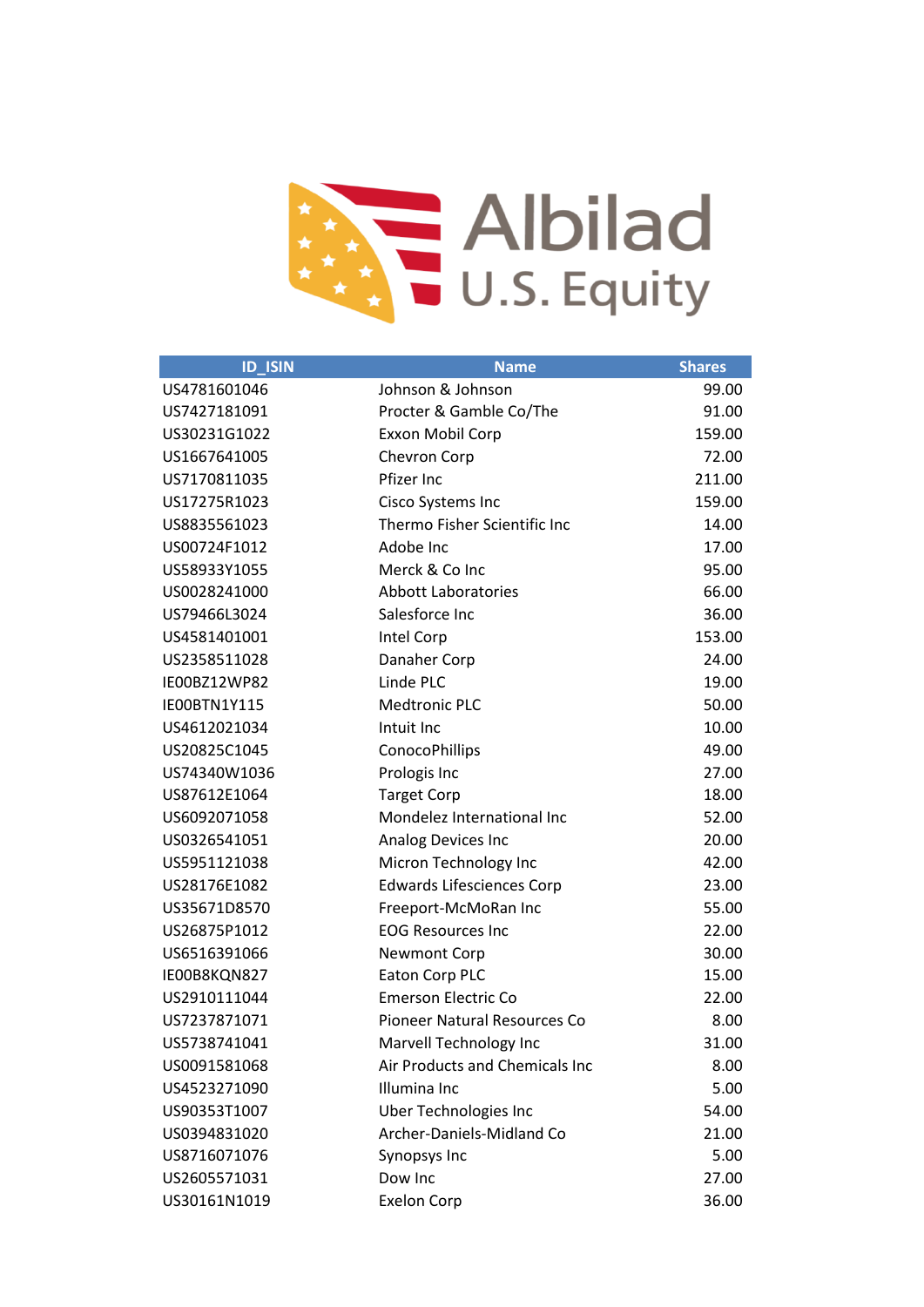| IE00BY7QL619 | Johnson Controls International plc    | 26.00 |
|--------------|---------------------------------------|-------|
| US5500211090 | Lululemon Athletica Inc               | 4.00  |
| US6703461052 | <b>Nucor Corp</b>                     | 10.00 |
| US22052L1044 | Corteva Inc                           | 27.00 |
| CH0102993182 | TE Connectivity Ltd                   | 12.00 |
| US91913Y1001 | Valero Energy Corp                    | 15.00 |
| US7185461040 | Phillips 66                           | 18.00 |
| US00846U1016 | Agilent Technologies Inc              | 11.00 |
| US26614N1028 | DuPont de Nemours Inc                 | 19.00 |
| IE00BK9ZQ967 | <b>Trane Technologies PLC</b>         | 8.00  |
| US7611521078 | ResMed Inc                            | 5.00  |
| US2855121099 | <b>Electronic Arts Inc</b>            | 10.00 |
| US3119001044 | <b>Fastenal Co</b>                    | 21.00 |
| US0311001004 | <b>AMETEK Inc</b>                     | 8.00  |
| US05722G1004 | <b>Baker Hughes Co</b>                | 31.00 |
| US2193501051 | Corning Inc                           | 30.00 |
| US2310211063 | <b>Cummins Inc</b>                    | 5.00  |
| US9621661043 | Weyerhaeuser Co                       | 28.00 |
| US03662Q1058 | <b>ANSYS Inc</b>                      | 3.00  |
| US1567821046 | Cerner Corp                           | 11.00 |
| US5007541064 | Kraft Heinz Co/The                    | 25.00 |
| US6795801009 | Old Dominion Freight Line Inc         | 3.00  |
| US49271V1008 | Keurig Dr Pepper Inc                  | 26.00 |
| US0126531013 | Albemarle Corp                        | 4.00  |
| US61945C1036 | Mosaic Co/The                         | 13.00 |
| US23331A1097 | DR Horton Inc                         | 12.00 |
| US1713401024 | Church & Dwight Co Inc                | 9.00  |
| IE00BFY8C754 | <b>STERIS PLC</b>                     | 3.00  |
| US6792951054 | Okta Inc                              | 5.00  |
| US8545021011 | Stanley Black & Decker Inc            | 6.00  |
| US9892071054 | Zebra Technologies Corp               | 2.00  |
| US5260571048 | Lennar Corp                           | 10.00 |
| US83088M1027 | <b>Skyworks Solutions Inc</b>         | 6.00  |
| US2166484020 | Cooper Cos Inc/The                    | 1.00  |
| US42824C1099 | Hewlett Packard Enterprise Co         | 49.00 |
| US0865161014 | Best Buy Co Inc                       | 8.00  |
| US1270971039 | Coterra Energy Inc                    | 29.00 |
| US34959J1088 | <b>Fortive Corp</b>                   | 12.00 |
| US3687361044 | Generac Holdings Inc                  | 2.00  |
| US45687V1061 | Ingersoll Rand Inc                    | 15.00 |
| US5303073051 | Liberty Broadband Corp                | 5.00  |
| US8962391004 | Trimble Inc                           | 9.00  |
| US3724601055 | Genuine Parts Co                      | 5.00  |
| US73278L1052 | Pool Corp                             | 1.00  |
| US09073M1045 | <b>Bio-Techne Corp</b>                | 1.00  |
| US4601461035 | <b>International Paper Co</b>         | 13.00 |
| US8581191009 | <b>Steel Dynamics Inc</b>             | 7.00  |
| US14149Y1082 | Cardinal Health Inc                   | 10.00 |
| US9297401088 | Westinghouse Air Brake Technologies C | 6.00  |
| US8326964058 | J M Smucker Co/The                    | 4.00  |